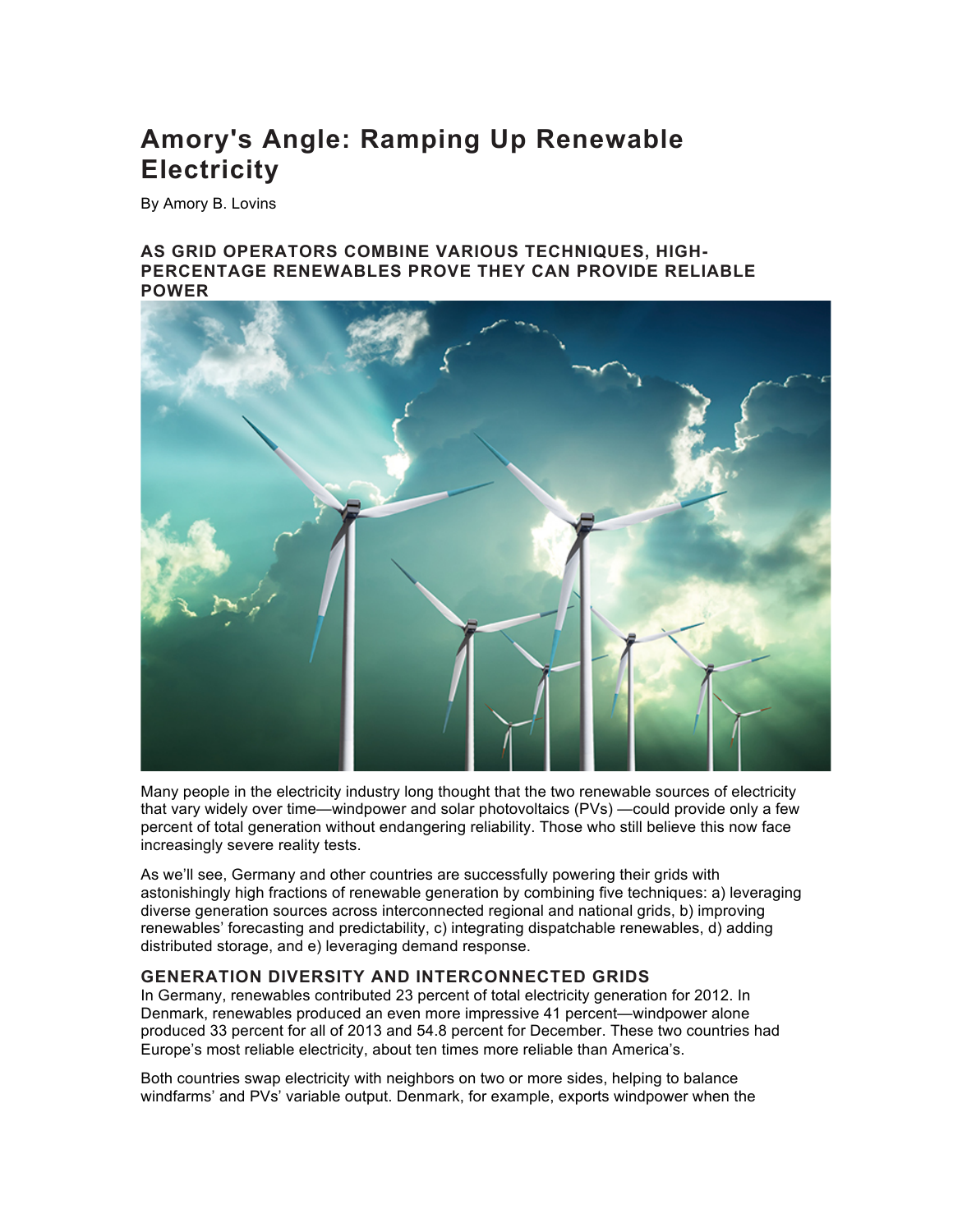country's turbines are generating a surplus, and imports hydropower from the Scandinavian grid when it needs to. But such interconnections may be less important than many think.

Out on the edge of the European grid, Spain generated 49 percent renewable electricity in the first half of 2013, and Portugal, interconnected only with Spain, an astonishing 70 percent (respectively 29 and 30 percent excluding hydropower). For all of 2013, Spain's electrical generation was 32 percent renewable (30 without hydro), Portugal's 47 (44). Similarly, Scotland, a net exporter linked only to England and Wales, generated electricity 40 percent renewably (36 without hydro).

For brief periods, the first four of these high-renewables countries have respectively achieved 70, 136, 61,and 100 percent renewable generation, just as Xcel Energy in Colorado briefly surpassed 60 percent from windpower last year.

#### **IMPROVED FORECASTING AND PREDICTABILITY**

Modern PVs and windpower are among the most reliable known generating technologies (typically 98–99 percent technically available), but their output varies strongly with time and weather. Fortunately, one generator doesn't serve one load; all generators together serve the grid, which melds them to serve all loads. Thus the giant German utility RWE, working with Siemens, "synthesizes" steady output from a diverse portfolio of varying renewables.

Such stable and reliable power comes from choreographing many shifting resources, so variable outputs must be accurately forecast. Though still improving, forecasting is already so good that PV and windpower are often more predictable than electricity demand. For example, throughout a stormy winter month, the French grid operator reported actual national windpower generation very close to its forecast one day ahead (see graph below). The small remaining errors disappeared in the hours before actual dispatch.



#### **INTEGRATING DISPATCHABLE RENEWABLES**

Modern grid operators are also melding an even broader slate of resources. They start with wind and PV power, diversified by location (so they don't all see the same weather at the same time) and by type (so they don't all react in the same way). Operators next add the other, "dispatchable," kinds of renewables that can operate whenever they're needed and in good working order: big and small hydropower, several emerging kinds of marine energy, solarthermal-electric plants whose stored heat can stretch their operation into or through the night, geothermal, and burning biomass, biogas, or wastes (often in combined-heat-and-power plants of various sizes, including "green gas" or natural gas in fuel cells, or cogeneration from waste heat).

## **ADDING DISTRIBUTED STORAGE**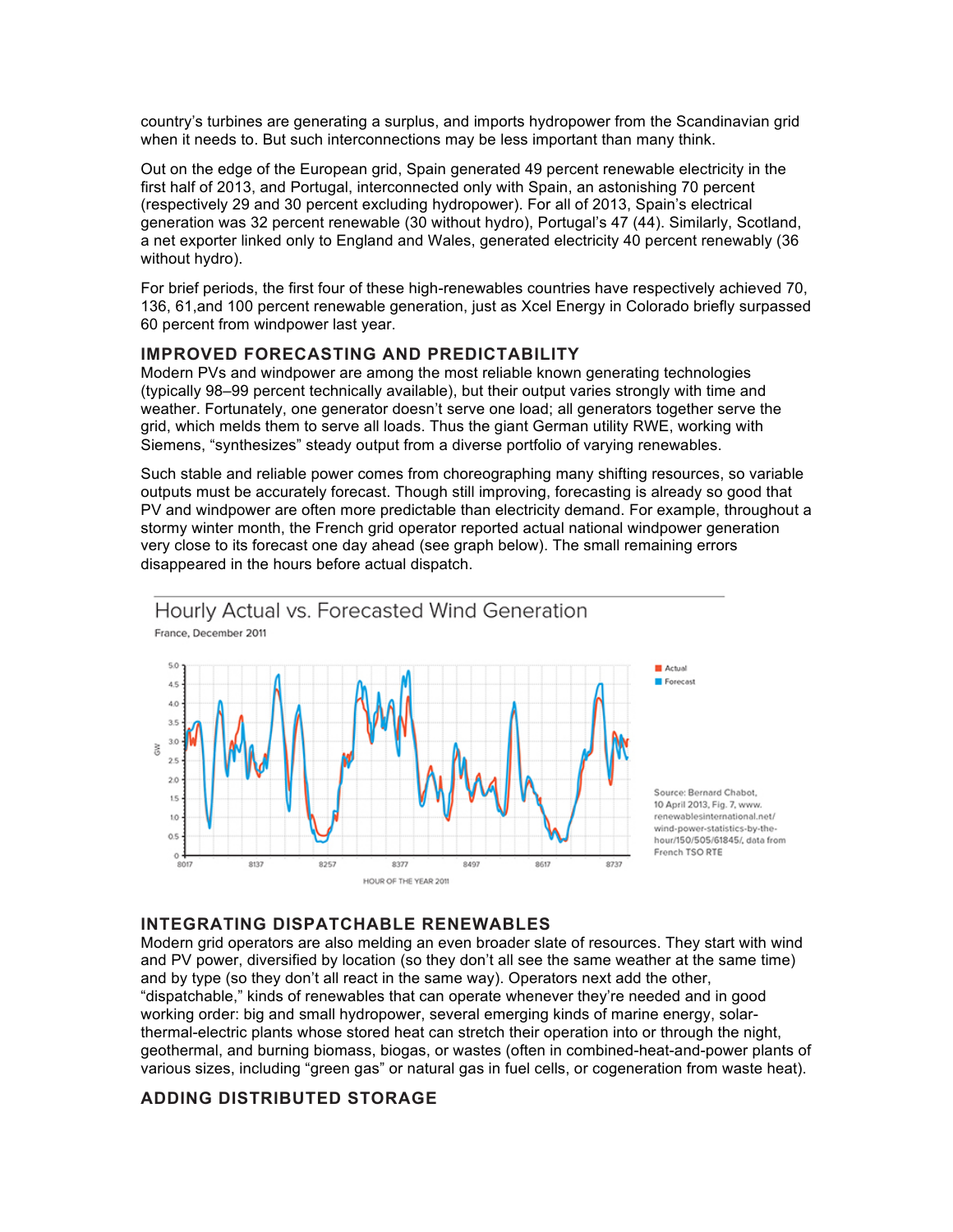Another key flexibility resource is distributed electricity storage—as heat (such as ice-storage air conditioning) or as electricity (such as smart charging of electric vehicles or battery backups for solar PV systems). With smarter grids, car charging can be bidirectional, drawing some peak power back from the car when it's exceptionally valuable—of course, without compromising driving. Tesla, other automakers, and several solar developers are developing such capabilities. Tesla, now the world's largest battery manufacturer, is also piggybacking on its world-class battery and inverter production for cars to offer very efficient, reliable, and economical distributed storage modules for buildings and factories. And firms like Sunverge, SolarCity, Solar Grid Storage, Stem, and a growing list of others are starting to (or already) offer distributed storage to complement solar PV.

# **LEVERAGING DEMAND RESPONSE**

Operators can also integrate with "demand response," which controls or influences when customers use electricity for particular tasks. Your utility may pay you to allow your electric water heater to be turned off occasionally for a quarter-hour; you'll never notice such "load management." Many building services and industrial processes can use smart controls unobtrusively to make demand surprisingly flexible to make the grid agile. Modern telecommunications, distributed control intelligence, transparent pricing (especially if it reflects real-time production and delivery costs), and integration with efficient energy use combine to make demand response a bigger and more versatile resource than had long been thought.

New forms of demand response are continually emerging. For example, my electric car charger adjusts its charge rate between zero and 7 kW every second according to the frequency of the grid. Such "fast regulation" is worth enough (if the grid paid me for it as FERC says it should) for me to make a few bucks' profit every night by charging my car.

## **ADDING IT ALL UP**

All this is a big slate of options. But what if it's not enough? The next and costlier options would include bulk electricity storage (via compressed air in underground caverns, pumped hydroelectric storage, hydrogen, or conventional or flow batteries). But the five European countries mentioned earlier have needed no new storage or backup capacity. Indeed, emerging evidence seems consistent with my longstanding hypothesis that a largely or wholly renewable power system may need less storage and backup than utilities have already bought to manage the intermittence of their big coal and nuclear plants. For example, many utility analyses find major windpower installations need only about five percent or less in "balancing reserves," while big thermal power stations require three times that reserve.

As more countries build more renewables, any limits of this strategy will increasingly be tested. So far, practice is confirming analysis. The National Renewable Energy Laboratory's 2011 REFS study showed how to run an 80–90 percent renewable U.S. grid in 2050 with only 136 GW (about 10 percent of the total renewable capacity) of added bulk storage. RMI's 80-percent-renewable Transform scenario in Reinventing Fire added less bulk storage—67 GW (6.3 percent)—mainly because its renewables were half-distributed.

The more we let all options compete—demand-side resources can now bid into power auctions in about three-fifths of the U.S.—the more we can discover in the marketplace how far customercentric, distributed supply- and demand-side resources can deliver reliable and resilient electrical services at least cost. But already, it's clear that the long-claimed low limits to renewable power supply were imaginary.

With only about six percent of the world's electricity now coming from non-hydro renewables, we're a long way globally from the average renewable fractions now achieved in five European countries and two U.S. states. But every year, these sources are getting a quarter-trillion dollars of private investment worldwide and adding over 80 GW, both promising trends. Global cleanenergy investment fell 11 percent in nominal terms during 2013, but in 2012, despite a similar 10